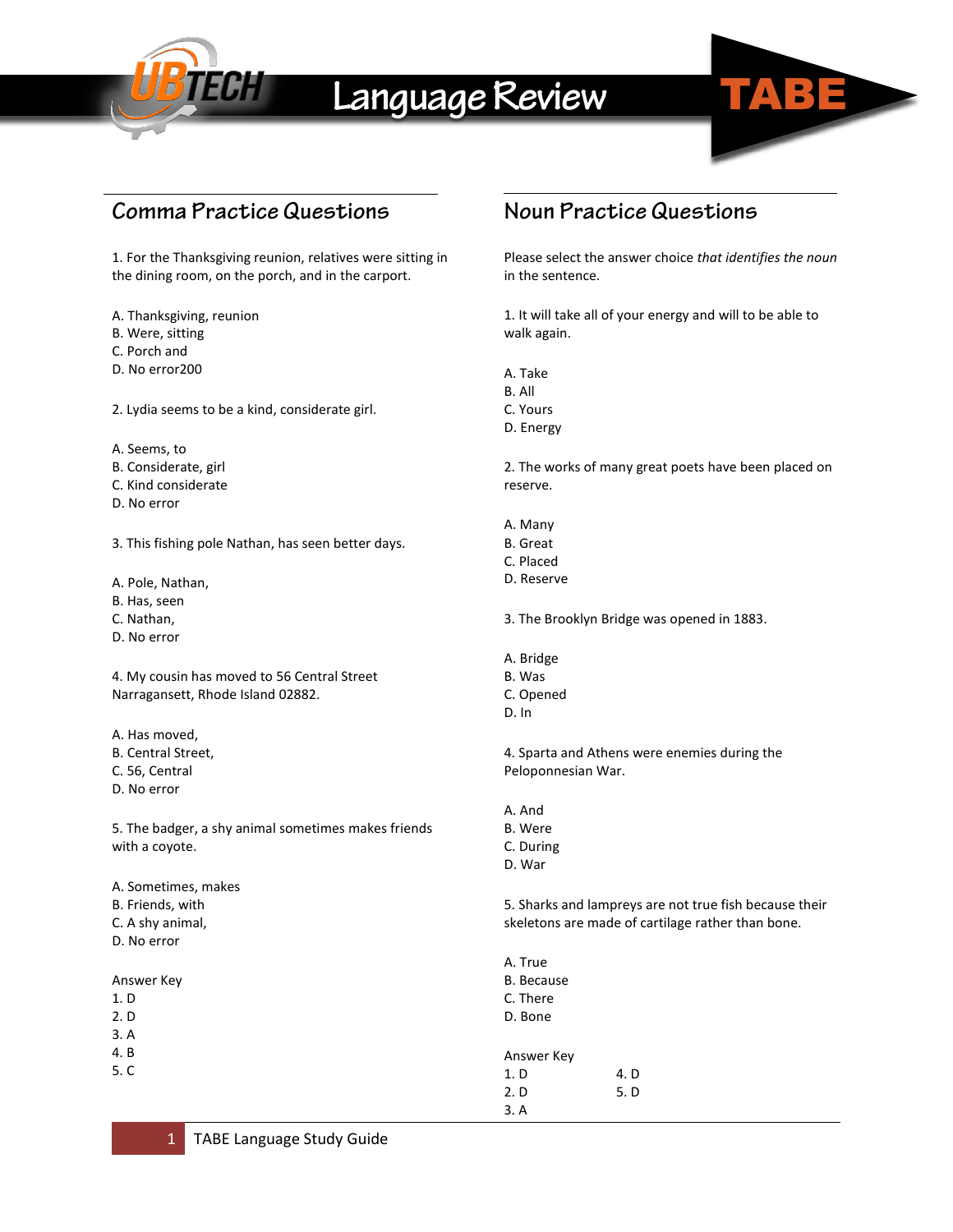## **Verb Practice Questions**

Please select the answer choice that identifies the verb in the sentence.

1. The interior temperatures of even the coolest stars are measured in millions of degrees.

- A. Coolest
- B. Of even
- C. Are measured
- D. In millions

2. Thomas Edison tried many filaments for his incandescent lamp.

- A. Many
- B. For his
- C. Filaments
- D. Tried

3. Jill sets the plates on the table.

- A. The
- B. Plates
- C. Table
- D. Sets

4. The child's balloon was slowly rising into the sky.

- A. Rising
- B. Slowly
- C. Into
- D. Balloon

5. The shoes were still lying where Ethan had left them.

A. Still

- B. Were
- C. Them
- D. Shoes

Answer Key

- 1. C
- 2. D
- 3. D 4. A
- 
- 5. B

### **Sentence Correction Practice Questions**

1. If the books have been cataloged last week, why haven't they been placed on the shelf?

A. have been cataloged B. would have been cataloged C. was cataloged D. were cataloged E. had been cataloged

2. Jessica Mitford wrote *The American Way of Death,* a best-selling book, that led eventually to an official investigation of the funeral industry.

A. that led eventually B. that had led eventually C. that eventually led D. which led eventually E. who eventually led

3. *Sabotage* came from the French *saboteur,* which means"to clatter with wooden shoes (sabots)."

A. which means " to B. which means, " to C. that means "to D. that means- "to E. that means, "to

4. In studying an assignment it is wise to read it over quickly at first, than see the major points, and finally outline the material.

A. first, than B. first: then C. first-then D. first, then E. first-than

5. To judge the Tidy City contest, we picked an uninterested party.

A. picked an uninterested party.

- B. picked an interested party!
- C. picked a disinterested party.
- D. are in the process of picking an uninterested party.
- E. picked an disinterested party.

6. Linda decides they had better scram before the killers find them.

A. had better scram

- B. had better leave
- C. should hurry and scram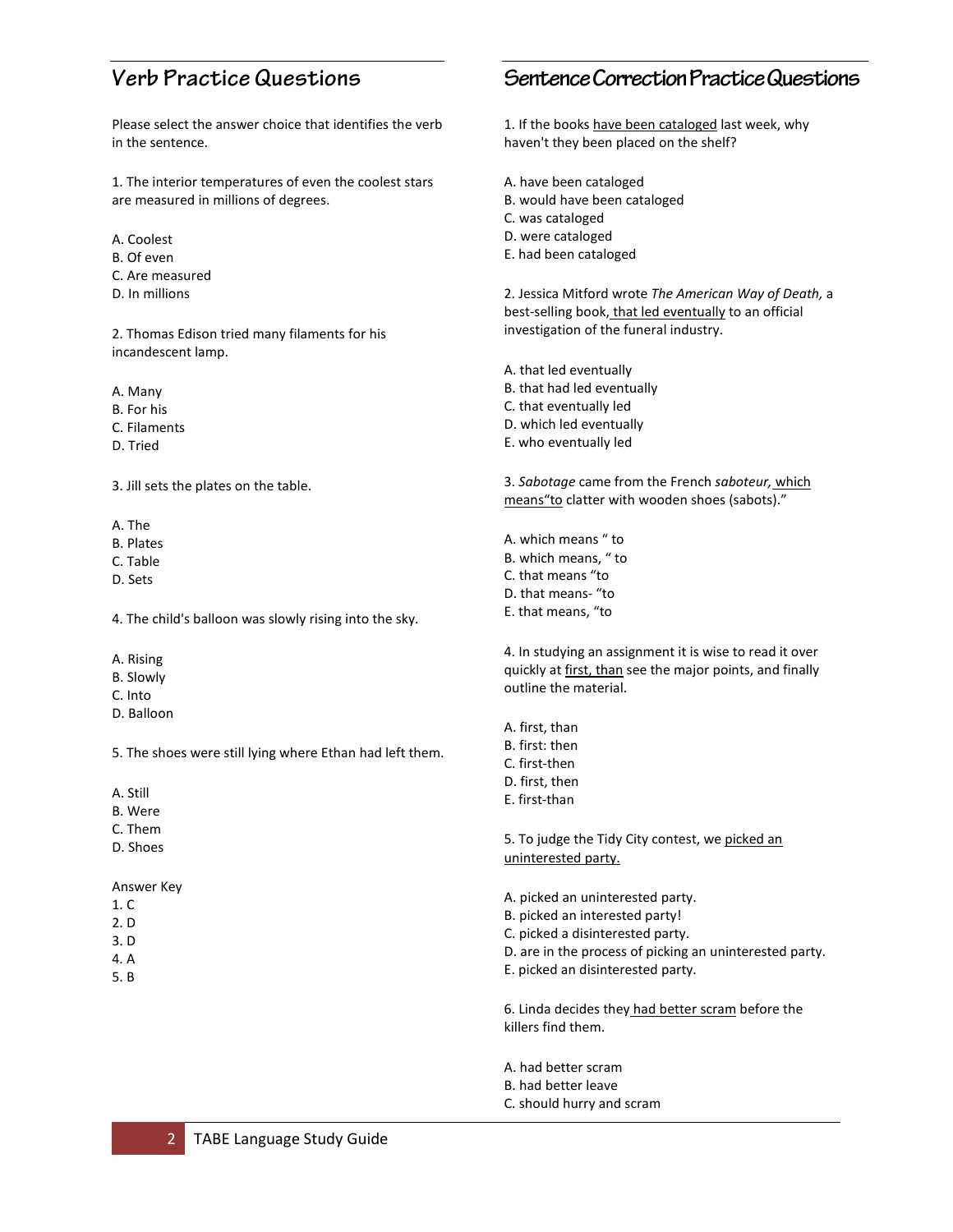D. could hurry and leave E. had better get out

7. I really dug the character of Brutus.

A. dug

B. thought about

C. thought of

D. admired

E. gazed at

8. Once upon a point a time, a small person named Little Red Riding Hood initated plans for the preparation, delivery and transportation of foodstuffs to her Grandmother.

A. and transportation of foodstuffs to her Grandmother.

B. and transportation of food stuffs to her Grandmother.

C. and transportation of food supplies to her Grandmother.

D. and transportation of foodstuffs to her grandmother. E. and, transportation of food supplies to her grand mother.

9. The setting of a story effects the story's plot.

A. effects the story's plot

B. effects the stories plot

C. affect the story's plot

D. affects the story's plot

E. affects the story's plots

10. Arctic trees are scrubbiest than trees in milder climates.

A. scrubbiest than trees

- B. scrubbier then trees
- C. scrubbiest than are trees
- D. scrubbier than are trees
- E. scrubbier than trees

Answer Key

| I | ۰, |
|---|----|
|   |    |

2. D

3. A 4. D

5. C

6. B

7. D

8. D

9. D

10. E

## **Sentence Flow Practice Questions**

1. \_\_\_\_\_ of the rainbow were \_\_\_\_\_ against the bright blue sky.

A. Textures, Clear B. Hues, Vivid

- C. Alabaster, Bright
- D. Line, Dark
- E. Hues, Dark

2. The president has a \_\_\_\_\_ of \_\_\_\_\_\_ around him when he makes public appearances.

A. Catalyst, Individuals

- B. Barrier, Contrast
- C. Hedge, Protection
- D. Derrick, Protection
- E. Derrick, Limits

3. A small selection of terms was found at the back of the textbook. It was a

- A. Glossary
- B. Preface
- C. Diction
- D. Kefir
- E. Prefece

4. The horror movie frightened the children. It was

- A. Melancholy
- B. Dramatic
- C. Ghastly
- D. Tragedy
- E. Comedic

5. The books subject matter was \_\_\_\_\_ to the \_\_\_\_\_, and it did not sell.

- A. Attractive, Masses B. Limited, People
- C. Loathsome, Masses
- D. Colorful, Individual
- E. Colorful, Massess

Answer Key

- 1. B
- 2. C
- 3. A
- 4. C
- 5. C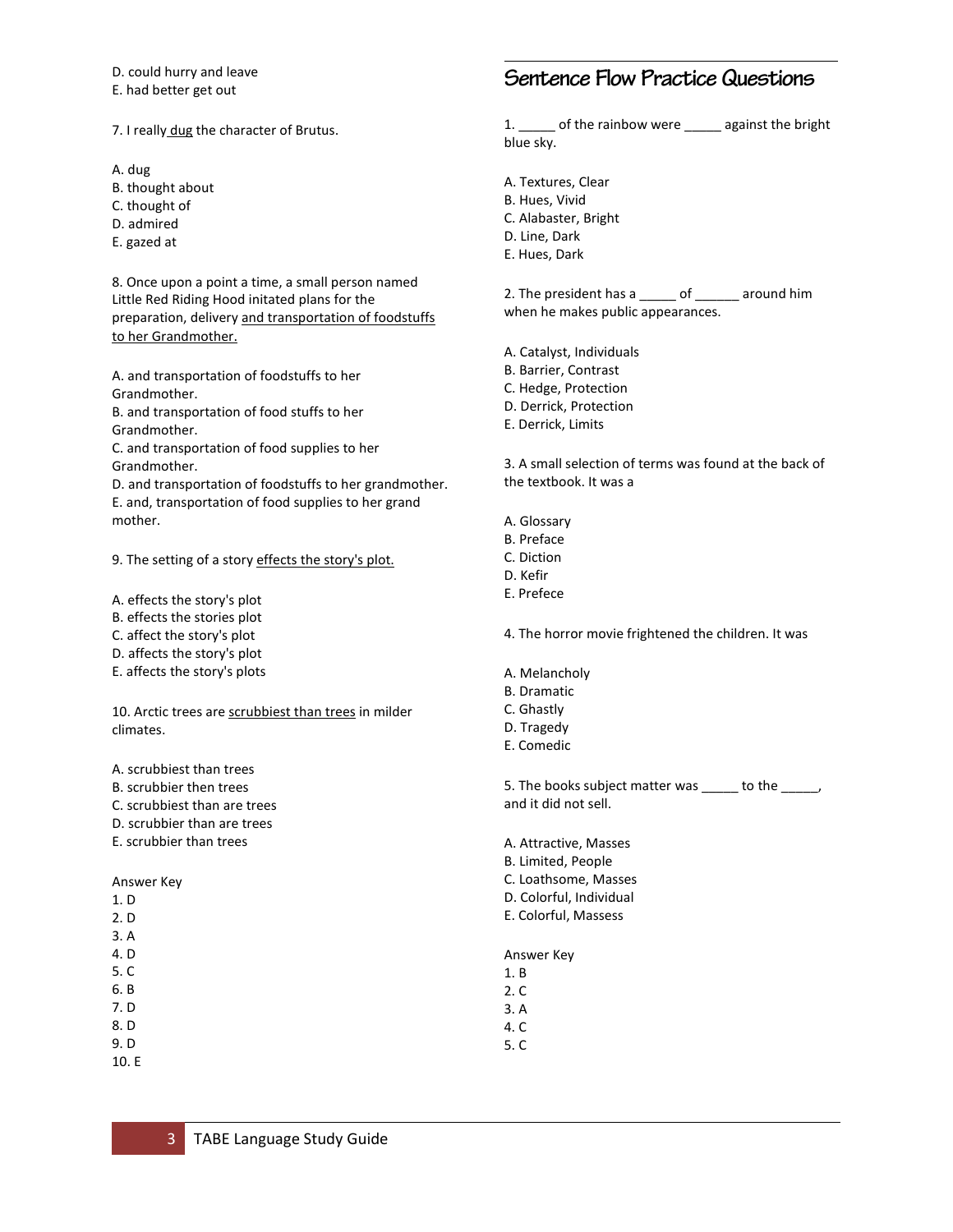# **[How to Use English Punctuation Correctly](http://www.wikihow.com/Use-English-Punctuation-Correctly)**

## End your sentences with a period, question mark, or exclamation point.

Use the period to denote the end of a statement. The period ( **.** ) is one of the most commonly used punctuation marks.

*The accessibility of the computer has increased tremendously over the past several years.*

The question mark ( **?** ), used at the end of a sentence, suggests an interrogatory remark or inquiry.

*What has humanity done about the growing concern of global warming?*

The exclamation point ( ! ) suggests excitement or emphasis in a sentence.

*I can't believe how difficult the exam was!*

## Use the double quotation mark and apostrophe for different purposes.

The double quotation ( **"** ) encloses a direct quotation, whether made by a person or taken from a piece of literature.

*"I can't wait to see him perform!" John exclaimed.*

*According to the article, the value of the dollar in developing nations is "strongly influenced by its aesthetic value, rather than its face value."*

The apostrophe ( **'** ) has a variety of uses.

Use the apostrophe together with the letter *s* to indicate possession. Be aware of the difference in using an apostrophe with singular or plural nouns. A singular noun will use **'s**, whereas the plural version of that singular noun will use **s'**. Also, be mindful of nouns that

are always considered to be plural, such as *children* and *people* — here, you should use **'s**.

Be aware of pronouns that are already possessive and do not require apostrophes, such as *hers* and *its* (*it's* is used only for the contractions of *it is* and *it has*). *Their* is possessive without apostrophe or *s*.

*The hamster's water tube needs to be refilled.*

A singular noun with possession.

*In the pet store, the hamsters' bedding needed to be changed.*

A pluralized singular noun with possession.

*These children's test scores are the highest in the nation.*

A plural noun with possession.

*Friends of hers explained it's her idea, not theirs, to refill the hamster's water tube and change its bedding.*

Possessive pronouns (*hers***,** *theirs***,** *its*), contraction of *it is*, and a singular noun with possession.

Use the apostrophe to combine two words to make a contraction. For example, *cannot* becomes *can't***,** *you are* becomes *you're*, and **they have** becomes *they've*. Be sure to use correctly possessive pronoun *your* and contraction  $you're - it$  is one of the \_most common mistakes\_\_ to confuse them!

Use the apostrophe within a regular quotation to indicate a *quotation* within a quotation.

> *Ali said, "Anna told me, 'I wasn't sure if you wanted to come!'"*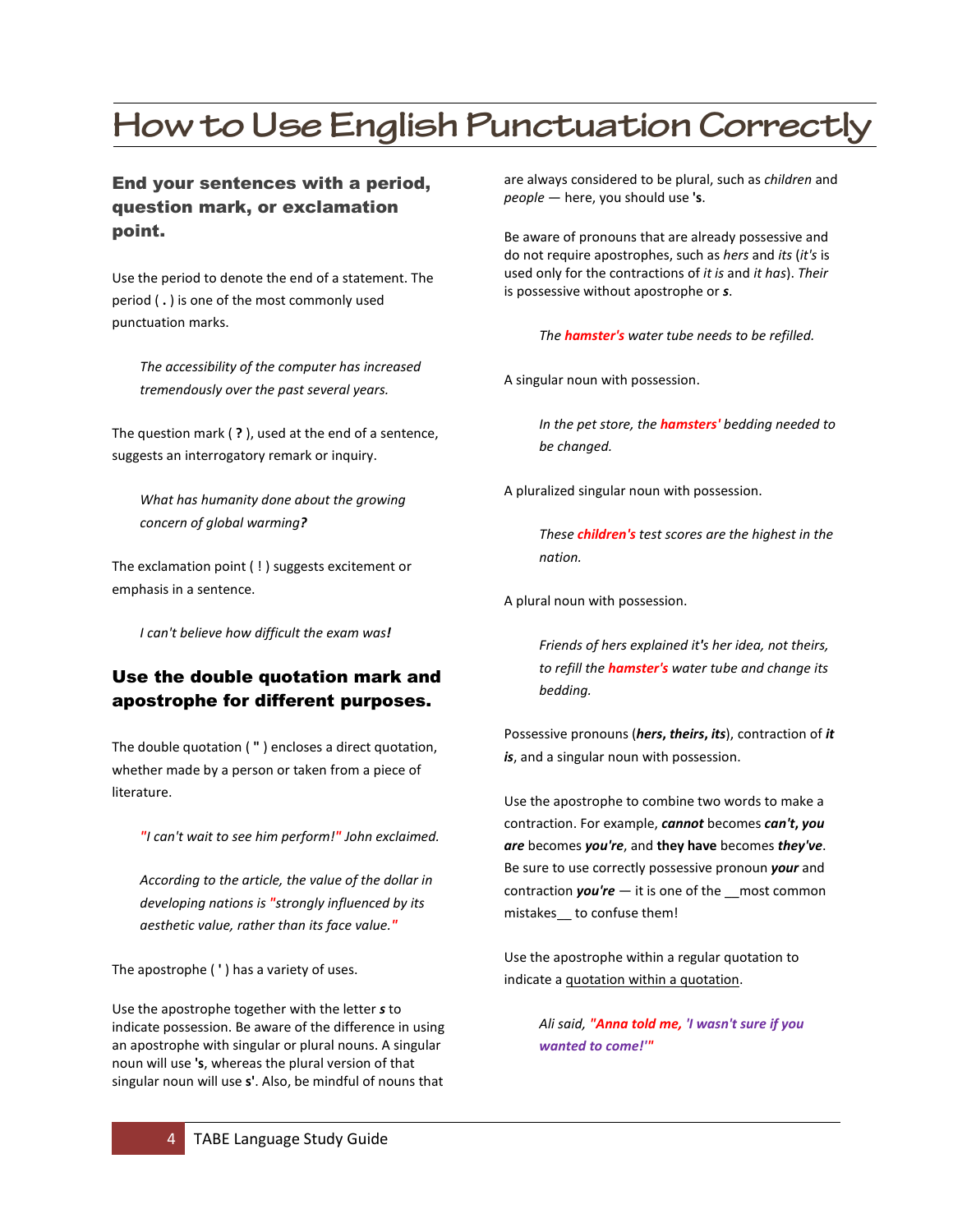Note that an apostrophe is not used with *s* to make a plural noun from a singular. This is a very common mistake and should be avoided.

**CORRECT** - apple  $\rightarrow$  apples

**INCORRECT** - apple  $\rightarrow$  apple's

### Indicate a break or pause within a sentence with the comma ( , ).

This is another commonly used punctuation mark. There are several instances where you might use a comma.

Use the comma when there is a break within a sentence that **adds information to the subject**.

*Bill Gates, CEO of Microsoft, is the developer of the operating system known as Windows.*

Use the comma when denoting a series. This is a set of **three or more** "list" items within a sentence. Many writers omit the last comma as "and" is also a connective ("The basket contained apples, bananas and oranges.").

*The fruit basket contained apples, bananas, and oranges.*

*The computer store was filled with video games, computer hardware and other electronic paraphernalia.*

Use a comma if your subject has **two or more adjectives describing it**. This is somewhat similar to a series, except that it is **incorrect** to place a comma after the final adjective.

**CORRECT** - *The powerful, resonating sound caught our attention.*

**INCORRECT** - *The powerful, resonating, sound caught our attention.*

Use a comma when referring to a **city and state**. It is also necessary to use a comma to separate the city and state from the rest of the sentence.

*I am originally from Vernal, UT.*

*Los Angeles, CA, is one of the largest cities in the United States.*

Use a comma to separate an introductory phrase from the rest of the sentence. An **introductory phrase** briefly introduces the sentence, but is not part of the sentence's subject.

*After the show, John and I went out to dinner.*

*On the back of my couch, my cat's claws have slowly been carving a large hole.*

Use the comma to separate two independent clauses. Having two independent clauses in a sentence simply means that you can split the sentence into two. If your sentence contains two independent clauses that are separated by a conjunction (such as *and***,** *as***,** *but***,** *for***,**  *nor***,** *so***, or** *yet*), place a **comma before the conjunction**.

*Ryan went to the beach yesterday, but he forgot his sunscreen.*

*Water bills usually rise during the summer, as people are thirstier during hot and humid days.*

Use a comma when making a direct address. When calling one's attention by name, **separate the person's name** and the rest of the statement with a comma. Note that this kind of comma is used rarely in writing, because this is something that we do normally while speaking.

#### *Amber, could you come here for a moment?*

Use a comma to separate direct quotations. A comma should come after the **last word before a quotation that is being introduced**. It is not necessary to use a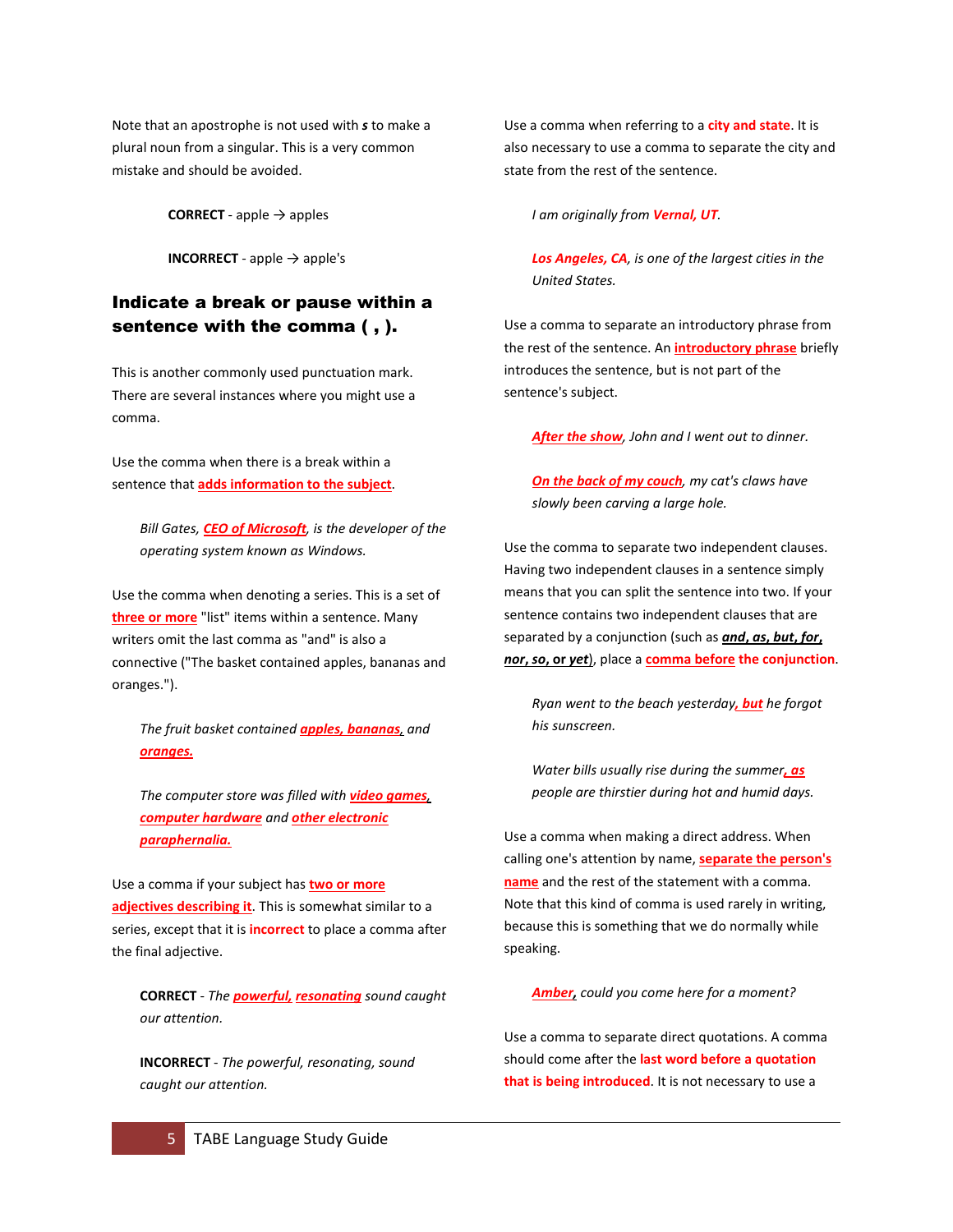comma in an indirect quote. A comma is usually **not necessary** if you are **not quoting an entire statement**.

A direct quotation.

*While I was at his house, John asked, "Do you want anything to eat?"*

An indirect quotation that does not require a comma.

*According to the client, the lawyer was "lazy and incompetent."*

# [How to Use Grammar Correctly](http://www.wikihow.com/Use-English-Punctuation-Correctly)

### GOOD vs. WELL

In casual speech, we frequently have to choose between the adjective *good* and the adverb *well*. When modifying a verb, use the adverb *well*.

#### *He swims well.*

*He knows only too well who the murderer is.*

When using a verb that has to do with the **five senses**, you want to use the adjective instead.

*How are you? I'm feeling good, thank you.*

*After a bath, the baby smells so good.*

*Even after my careful paint job, this room doesn't look good.*

### LESS vs. FEWER

When talking about **countable** things, we use the word **fewer**. When talking about measureable quantities that we **cannot count**, we use the word **less**.

She had *fewer* chores, but she also had *less* energy.

#### ME, MYSELF AND I

An easy way to determine whether you should refer to yourself is to just **take the other person out** of the sentence.

#### "**Steve and I went to the store**."

If you remove **Steve**, you now have a choice between "Me went to the store," "Myself went to the store," or "*I went to the store*."

Use the pronoun "me" when you are the direct object of the sentence. In other words, someone else will perform the action to, or for, you. For example, "me" is the direct object of the sentence

#### **"If you have concerns, please call Greg or me."**

In this case, you are asking someone to call you, so they are performing an action to you. If this is difficult to determine, just remove **Greg** from the sentence. Without **Greg** in the sentence, it feels very natural to use "me."

No one other than you can do anything to yourself.

Here are some examples:

I want to drive *myself* today.

I'll clean the house *myself*.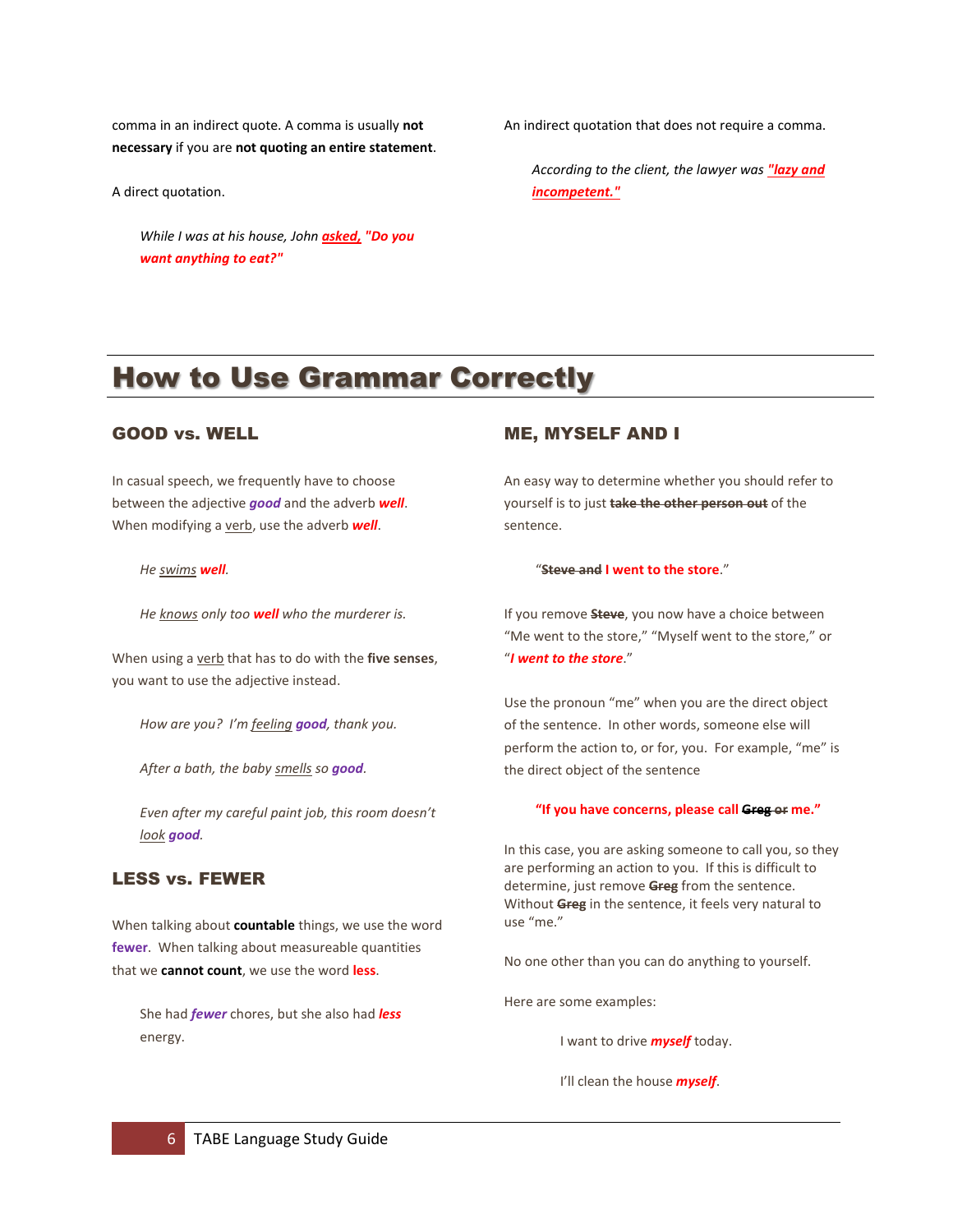#### I bought dinner for **Grace and** *myself*.

If you are confused by the introduction of another person, remove Grace from the sentence and you will see that "myself" is correct.

### WHO vs. WHOM

"**WHOM**" is used when it is the object. It often follows the word, **"to", "with", "for"** Whom is receiving action. An easy way to remember also is by trying to answer the question with either HE or HIM. If it is **HE**, use **WHO**. If it is **HIM**, use **WHOM**. You can remember because both HIM and WHOM end with the letter M.

| <b>WHO = HE</b>                    |  |                                   |  |  |
|------------------------------------|--|-----------------------------------|--|--|
| <b>Who</b> has the key?            |  | Does <b>he</b> have<br>the key?   |  |  |
| $WHOM = HIM$                       |  |                                   |  |  |
| To whom did you give<br>the key?   |  | Did you give the<br>key to him?   |  |  |
| To whom shall I give<br>the prize? |  | Shall I give the<br>prize to him? |  |  |

## How to Use the Parts of Speech Correctly

| <b>Parts of Speech</b> |              | <b>Brief Definition</b>                                             |                    |       | <b>Rules/Example:</b>                                                           |                                                                                                                                                                                                                                      |                                                                                              |  |
|------------------------|--------------|---------------------------------------------------------------------|--------------------|-------|---------------------------------------------------------------------------------|--------------------------------------------------------------------------------------------------------------------------------------------------------------------------------------------------------------------------------------|----------------------------------------------------------------------------------------------|--|
| <b>Noun</b>            |              | Person, place or thing                                              |                    |       |                                                                                 |                                                                                                                                                                                                                                      |                                                                                              |  |
| Pronoun                |              | Replaces a noun and is used to refer to a<br>person place or thing. |                    |       | <b>Rule 1: Indefinite Pronouns</b><br>ALWAYS used with singular pronoun         |                                                                                                                                                                                                                                      |                                                                                              |  |
|                        |              | Singular<br>Plural                                                  |                    |       | (Does the word have one, body, each,<br>thing in it? YES? The word is singular) |                                                                                                                                                                                                                                      |                                                                                              |  |
|                        | First-person | Pronoun<br>I, Me,                                                   | Pronoun<br>We, Us, |       | Anyone                                                                          | Each                                                                                                                                                                                                                                 | <b>Either</b>                                                                                |  |
|                        |              | Mine                                                                | Our, Ours          |       | <b>Every</b>                                                                    | <b>Neither</b>                                                                                                                                                                                                                       | <b>None</b>                                                                                  |  |
|                        | Second-      | You                                                                 | Your, Yours        |       | No one<br>Something                                                             | One<br>Anybody                                                                                                                                                                                                                       | Someone<br>Anything                                                                          |  |
|                        | person       |                                                                     |                    |       | Everybody                                                                       | Everyone                                                                                                                                                                                                                             | <b>Everything</b>                                                                            |  |
|                        | Third-       | He, She, It,                                                        | They, Them,        |       | Nobody                                                                          | Nothing                                                                                                                                                                                                                              | Somebody                                                                                     |  |
|                        | person       | Him, Her,<br>Hers, His,<br>Its                                      | Theirs             | used. |                                                                                 | passport when entering the country.<br><b>Incorrect: Each student showed their</b><br>passport when entering the country.<br><b>Rule 2:</b> When the words <b>or</b> or <b>nor</b> link<br>singular nouns, a singular noun should be | Correct: Each student showed his or her                                                      |  |
|                        |              |                                                                     |                    |       | passport.<br>passport.                                                          |                                                                                                                                                                                                                                      | Correct: Neither John nor Peter showed their<br>Incorrect: Neither John nor Peter showed his |  |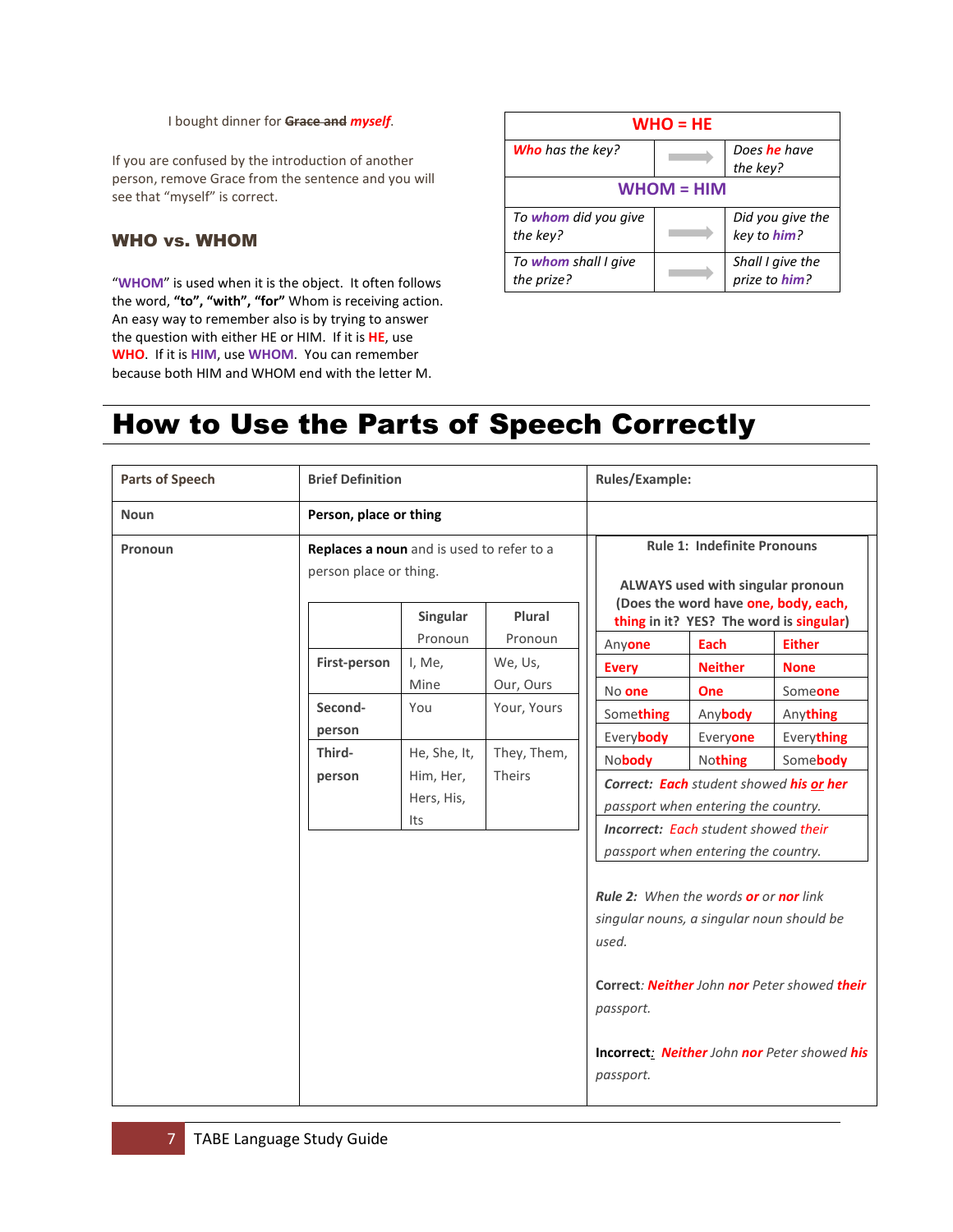|                  |                                                                                                                                          | Rule 3: When the word and links multiple<br>nouns, use a plural pronoun.                                                                                                      |
|------------------|------------------------------------------------------------------------------------------------------------------------------------------|-------------------------------------------------------------------------------------------------------------------------------------------------------------------------------|
|                  |                                                                                                                                          | Correct: John and Peter had their picture<br>taken for <b>their</b> passport.                                                                                                 |
|                  |                                                                                                                                          | Incorrect: John and Peter had his picture<br>taken for <i>his</i> passport.                                                                                                   |
|                  |                                                                                                                                          | Rule 4: When and, or, or nor link a singular<br>and plural noun, use a <i>plural</i> pronoun. Place<br>the singular noun before the plural noun to<br>avoid awkward phrasing. |
|                  |                                                                                                                                          | Correct: The mascot and the fans raised<br><b>their</b> voices.                                                                                                               |
|                  |                                                                                                                                          | Incorrect: The mascot and the fans raised<br>his voice.                                                                                                                       |
|                  |                                                                                                                                          | Correct Phrasing: The mascot and the fans<br>raised their voices.                                                                                                             |
|                  |                                                                                                                                          | Awkward Phrasing: The fans and the mascot<br>raised their voice.                                                                                                              |
|                  |                                                                                                                                          | Rule 5: Collective nouns should use singular<br>pronouns.                                                                                                                     |
|                  |                                                                                                                                          | Correct: The company uses the talents of its<br>employees properly.                                                                                                           |
|                  |                                                                                                                                          | Incorrect: The company uses the talents of<br>their employees properly.                                                                                                       |
| Verb             | A verb shows action or state of being of the<br>subject                                                                                  | The <b>agent closed</b> the sale.                                                                                                                                             |
|                  |                                                                                                                                          | The cat lay motionless.                                                                                                                                                       |
| <b>Adjective</b> | An adjective describes a noun or adverb.                                                                                                 | The dog is loud.                                                                                                                                                              |
|                  | Answers the questions: Which? What kind?                                                                                                 |                                                                                                                                                                               |
|                  | How many?                                                                                                                                |                                                                                                                                                                               |
| <b>Article</b>   | An article identifies nouns.                                                                                                             | She has a dog.                                                                                                                                                                |
|                  | " $a$ " = indefinite article (not a specific object,<br>one of a number of the same objects) Use<br>"a" when the next word begins with a | I work in a factory.                                                                                                                                                          |
|                  |                                                                                                                                          |                                                                                                                                                                               |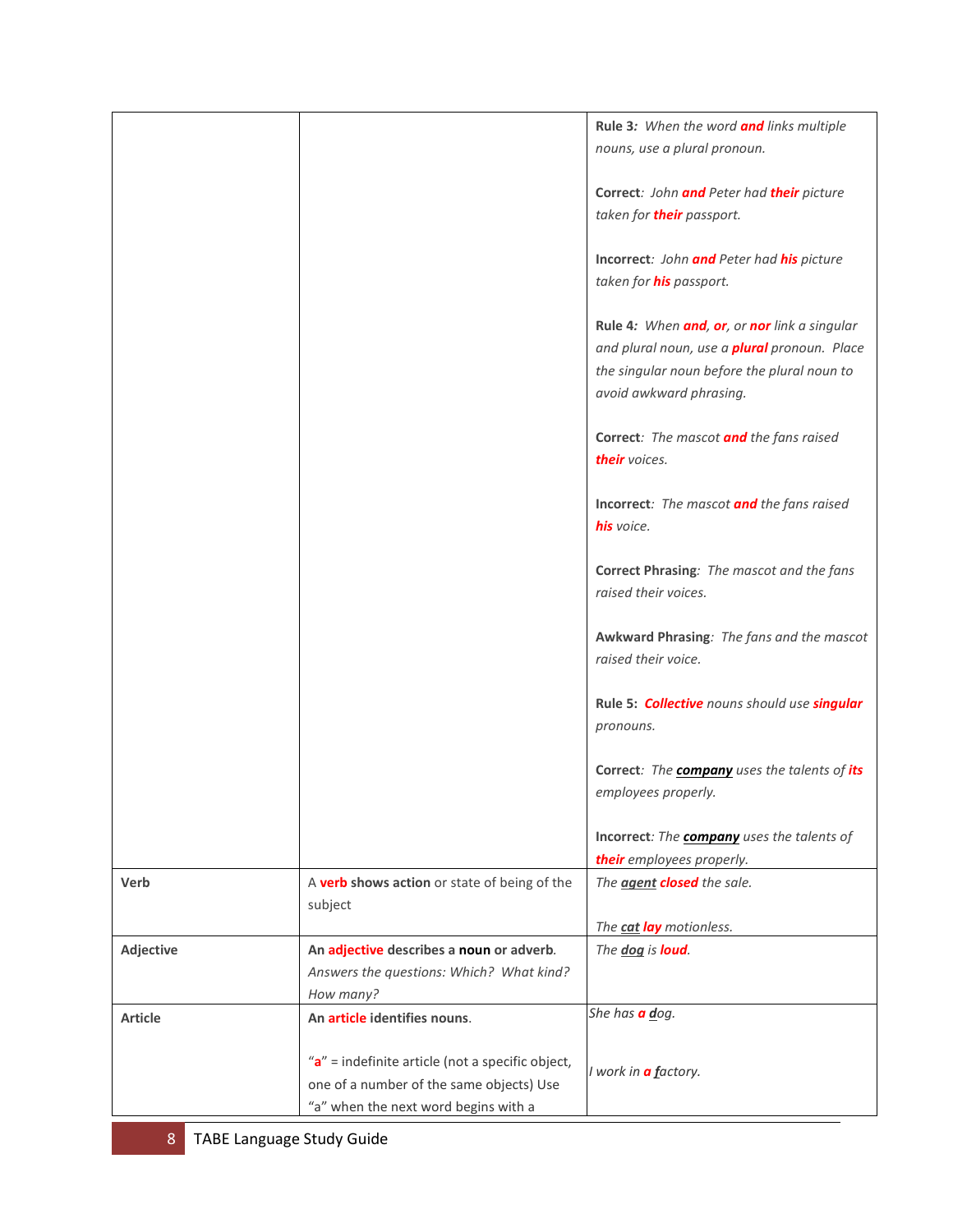|               | consonant.                                        | Can I have an apple?                                        |
|---------------|---------------------------------------------------|-------------------------------------------------------------|
|               | "an" = indefinite article (not a specific         |                                                             |
|               |                                                   |                                                             |
|               | object, one of a number of the same objects)      | She is an English teacher.                                  |
|               | Use "an" when the next word begins with a         |                                                             |
|               | vowel (a,e,i,o,u).                                |                                                             |
|               |                                                   |                                                             |
|               | "the" = definite article (a specific object that  | The car over there is fast.                                 |
|               | both the person speaking and the listener         |                                                             |
|               | know)                                             |                                                             |
|               |                                                   | The teacher is very good, isn't he?                         |
|               | The first time you speak of something use "a      |                                                             |
|               | or an", the next time you repeat that object      |                                                             |
|               |                                                   | I live in <i>a</i> house. The house is quite old and has    |
|               | use "the".                                        | four bedrooms.                                              |
|               |                                                   |                                                             |
|               |                                                   | I ate in <b>a</b> Chinese restaurant. <b>The</b> restaurant |
|               |                                                   | was very good.                                              |
| <b>Adverb</b> | Describes a verb and often ends in "ly".          | The dog barks loudly.                                       |
|               | Answers the questions: How? When?                 |                                                             |
|               | Where?                                            | The test was <b>extremely difficult</b> .                   |
| Preposition   | A preposition is a word that shows the            | My dog is on the bed.                                       |
|               |                                                   |                                                             |
|               | relationship between a noun or a pronoun          |                                                             |
|               | and another word in the sentence. The             | My dog is under the bed.                                    |
|               | example shows the relationship between the        |                                                             |
|               | dog and the bed. One way to think of              |                                                             |
|               | prepositions is to remember that they             |                                                             |
|               | indicate location.                                |                                                             |
| Conjunctions  | <b>Conjunctions</b> are words that join other     | Bob and Dan are friends.                                    |
|               | words, phrases or clauses.                        |                                                             |
|               |                                                   | He will drive or fly.                                       |
|               |                                                   |                                                             |
|               |                                                   | It is early but we can go.                                  |
|               |                                                   |                                                             |
|               | <b>Coordinating conjunctions are conjunctions</b> |                                                             |
|               | which connect two equal parts of a                |                                                             |
|               | sentence. The most common ones are and,           |                                                             |
|               | or, but, and so.                                  |                                                             |
|               |                                                   |                                                             |
|               | "and" is used to join or add words together.      | They ate and drank.                                         |
|               |                                                   |                                                             |
|               | "or" is used to show choice or possibilities      | He will be here on Monday or Tuesday.                       |
|               | "but" is used to show opposite or conflicting     | She is small but strong.                                    |
|               | ideas                                             |                                                             |
|               |                                                   |                                                             |
|               | "so" is used to show result as in the             | I was tired so I went to sleep.                             |
|               | sentence                                          |                                                             |
|               |                                                   |                                                             |